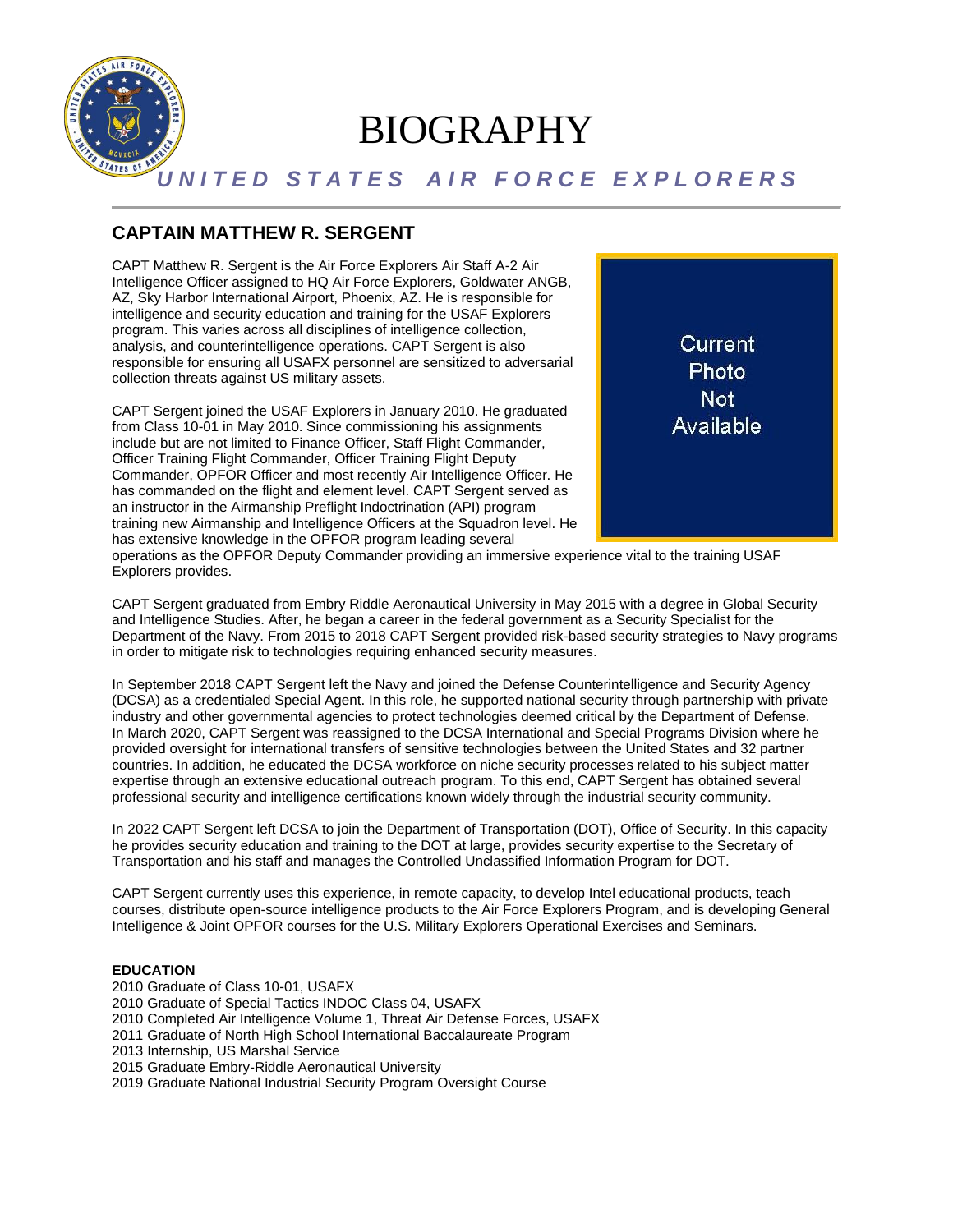#### **USAFX ASSIGNMENTS**

May 2010-January 2011 SNACKO May 2010-January 2011 Finance Management Officer October 2010- January 2011 Staff Flight Commander January 2010-May 2011 Officer Training Flight Commander September 2011-May 2013 Assistant Recruiting Officer October 2011-May 2013 OPFOR Deputy Commander May 2013-July 2014 Assistant Air Intelligence Officer July 2014-Present HQ Air Staff A2

#### **USAFX CERTIFICATES OF TRAINING**

Cadet Officer Candidate School Operation TIGERSHARK 11 Phases I-III Special Tactics INDOC Class 04 Operation TALON EAGLE 11 Combat Aircrew Air Intelligence Volume 1 Threat Air Defense Course Operation TIGERSHARK Phases I-III Red Forces Commander Operation BEAR HAMMER Phases I-III Red Forces Deputy Commander OPFOR Red Star Badge Subject Matter Expert (SME) Threat Air Defense Russian MANPADS

#### **EXTERNAL CERTIFICATES OF TRAINING**

Introduction to Counterintelligence Course SSO/SSR Professional Course Chemical Warfare Convention (CWC) Treaty Course ICD 705 Physical Security Course: Lifecycle of a SCIF Risk Management Framework 101 DOD Security Specialist Course

#### **PROFESSIONAL CERTIFICATIONS**

Security Asset Protection Professional Certification, CDSE Security Fundamentals Professional Certification, CDSE Physical Security Certification, CDSE Special Programs Security Certification, CDSE Industrial Security Oversight Certification, CDSE Range Safety Officer, Marine Corps Base Quantico

### **AWARDS AND DECORATIONS**

#### *U.S. Air Force Explorers*

- 1. USAF Explorers Achievement Medal
- 2. USAF Explorers Outstanding Unit Award w/four bronze devices
- 3. USAF Explorers BSA Quality Unit Award w/four bronze devices
- 4. USAF Explorers Good Conduct Medal
- 5. USAF Explorers Air Intelligence Award
- 6. USAF Explorers Life Support Award w/three bronze devices
- 7. USAF Explorers National Defense Medal
- 8. USAF Community Service Award
- 9. USAF Explorers Longevity Award

#### **DATES OF PROMOTIONS**

| MAY 2010        | C/WO            |
|-----------------|-----------------|
| <b>JUL 2010</b> | C/2LT           |
| FEB 2011        | C/1LT           |
| <b>JUN 2012</b> | CW <sub>2</sub> |
| AUG 2013        | CW <sub>3</sub> |
| <b>JUN 2014</b> | 2L T            |
| <b>JUN 2015</b> | 1LT             |
| <b>JUN 2021</b> | CAPT            |

- 10. USAF Explorers Air Intelligence Career Field Ribbon
- 11. USAF Explorers PME Award
- 12. USAF Explorers Honor Guard Service Award w/Silver Star
- 13. USAF Explorers Combat Arms Training, Small Arms

14. USAF Explorers Officer Accession Training Ribbon